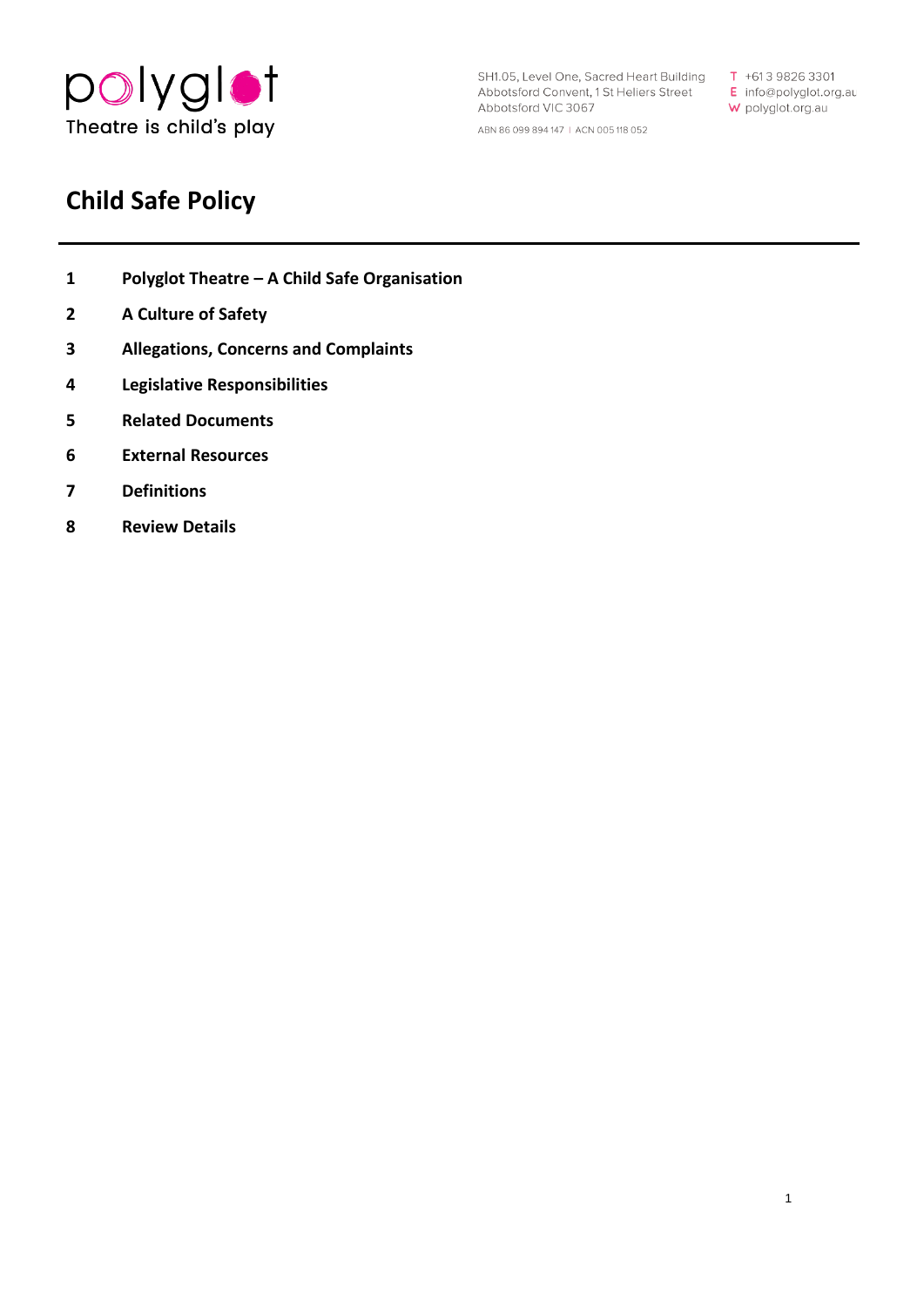

### <span id="page-1-0"></span>**1. Polyglot Theatre – A Child Safe Organisation**

Polyglot Theatre is committed to the safety and wellbeing of all children and recognises their role as vital and active participants in the organisation. We involve children when making decisions; as collaborators, instigators and audience. Our work exists to give children the power to be in control. Polyglot encourages children to express their views on safety and harm, and in turn we listen and respect what they have to say, especially about matters that directly affect them. Polyglot recognises that all children have a right to feel safe and upholds zero tolerance for child abuse.

Polyglot Theatre is committed to:

- power of the arts to transform children's lives, fuelling imagination, ambition and • Promoting the safety, participation and empowerment of all children. We believe in the creativity in a safe and supportive environment.
- Creating an organisational culture of child safety by ensuring robust practices and policies that support our leadership team, staff and volunteers in keeping children safe.
- Ensuring all safety concerns and allegations of suspected child abuse are treated seriously and are guided by our legal and moral obligations.
- Welcoming all children, their families and carers. We are committed to the cultural safety of Aboriginal children and children from culturally and/or linguistically diverse backgrounds, and we provide a safe and secure environment for children with disabilities.

 a secure environment for all children involved in Polyglot's activities. Polyglot Theatre will not hesitate to take action to protect children from physical, sexual, emotional, psychological and cultural harm. We also support the rights and wellbeing of staff, contractors and volunteers and encourage their active participation in building and maintaining

## <span id="page-1-1"></span>**2. A Culture of Safety**

 Polyglot Theatre understands that child safety is everyone's responsibility. Our organisational culture aims for all children, staff, Board of Management, contractors, volunteers and parents to feel confident and comfortable in discussing any allegation of child abuse or safety concerns.

- We train our staff, contractors and volunteers to identify, assess, and minimise risks of child abuse and to detect potential signs of child abuse.
- We follow child safe processes when recruiting staff, contractors and volunteers. We develop selection criteria and advertisements which clearly demonstrate our commitment to child safety and actively encourage applications from Aboriginal people, people from culturally and/or linguistically diverse backgrounds and people with disability.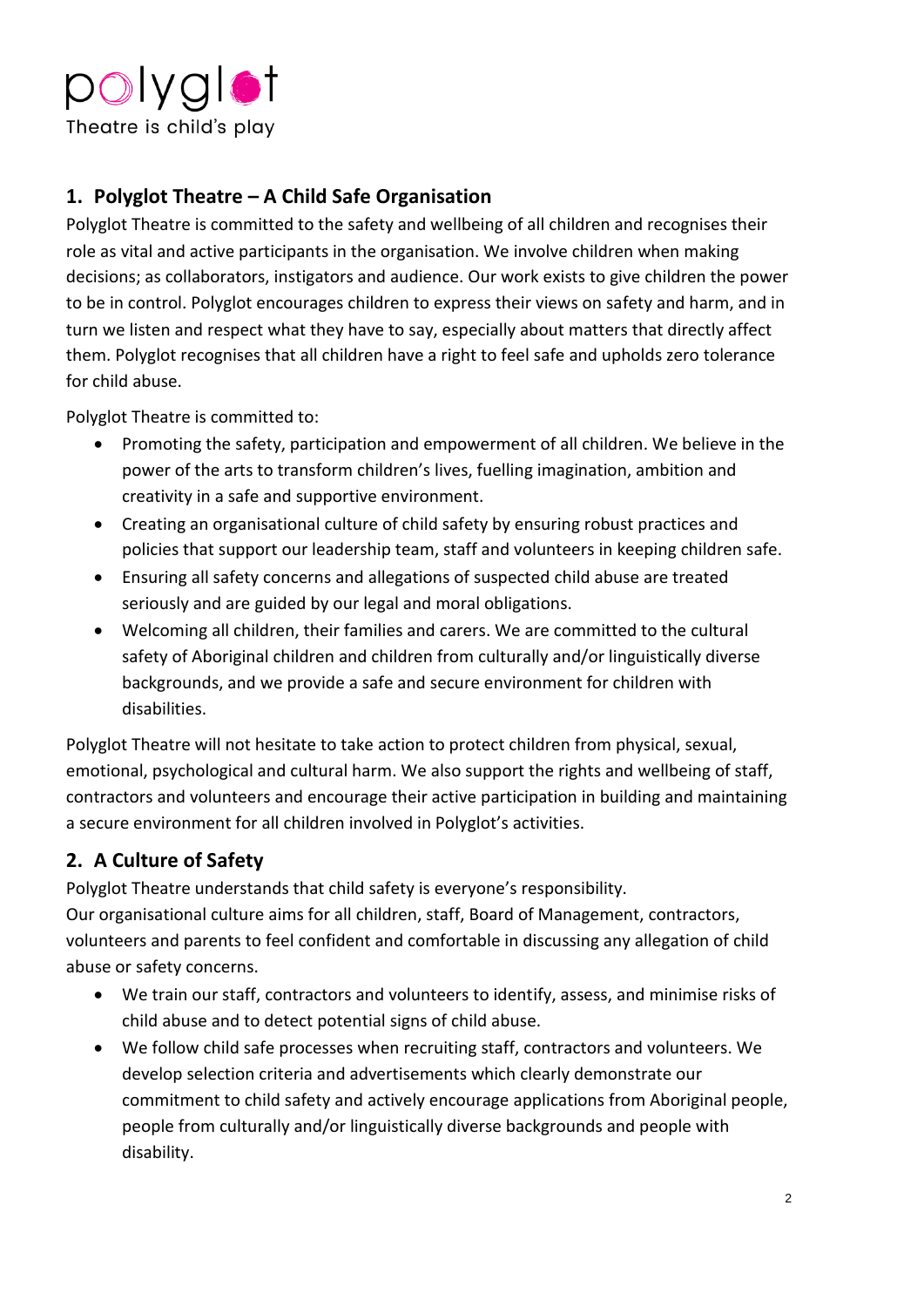

 applicant's suitability to work with children, and implement an orientation and training We ensure prospective employees have a current Working with Children Check, and if necessary, a Police Check. We request at least three referees who will be asked about the program to maintain appropriate child safety support for staff.

- • Polyglot's Child Safety Officers are responsible for communicating and maintaining allegations of suspected child abuse are reported to Polyglot Theatre's Child Safety knowledge of our child safety policy and procedures within the organisation. All Officers, Kath Fyffe and Sue Giles, to ensure the allegation is reported to the police or Commission for Children and Young People.
- • All employees and volunteers are required to sign the company's Code of Conduct and participate in ongoing training that outlines appropriate behaviour, company processes and legislative responsibilities.

 company's personnel. The decisions we make when recruiting, assessing incidents, and The safety and wellbeing of children is our primary concern. We are also fair and just to the undertaking disciplinary action are always thorough, transparent, and based on evidence.

#### <span id="page-2-0"></span>**3. Allegations, Concerns and Complaints**

Polyglot Theatre takes all allegations seriously and has practices in place to investigate thoroughly and quickly. We work to ensure all children, families, staff and volunteers know what to do and who to tell if they observe or experience abuse or notice inappropriate behaviour.

The best interests of the child is the primary consideration in all actions and decisions relating to children.

If an adult has a *reasonable belief* that an incident has occurred, then they must report the incident. Factors contributing to reasonable belief may be:

- A child states that they or someone they know has been abused (noting that sometimes the child may in fact be referring to themselves)
- Behaviour consistent with that of an abuse victim is observed
- Someone else has raised a suspicion of abuse but is unwilling to report it
- Observing suspicious behaviour.

#### <span id="page-2-1"></span>**4. Legislative Responsibilities**

Our organisation takes our legal responsibilities seriously, including:

• **Failure to disclose:** all adults in Victoria who have a reasonable belief that an adult has committed a sexual offence against a child under 16 have an obligation to report that information to the police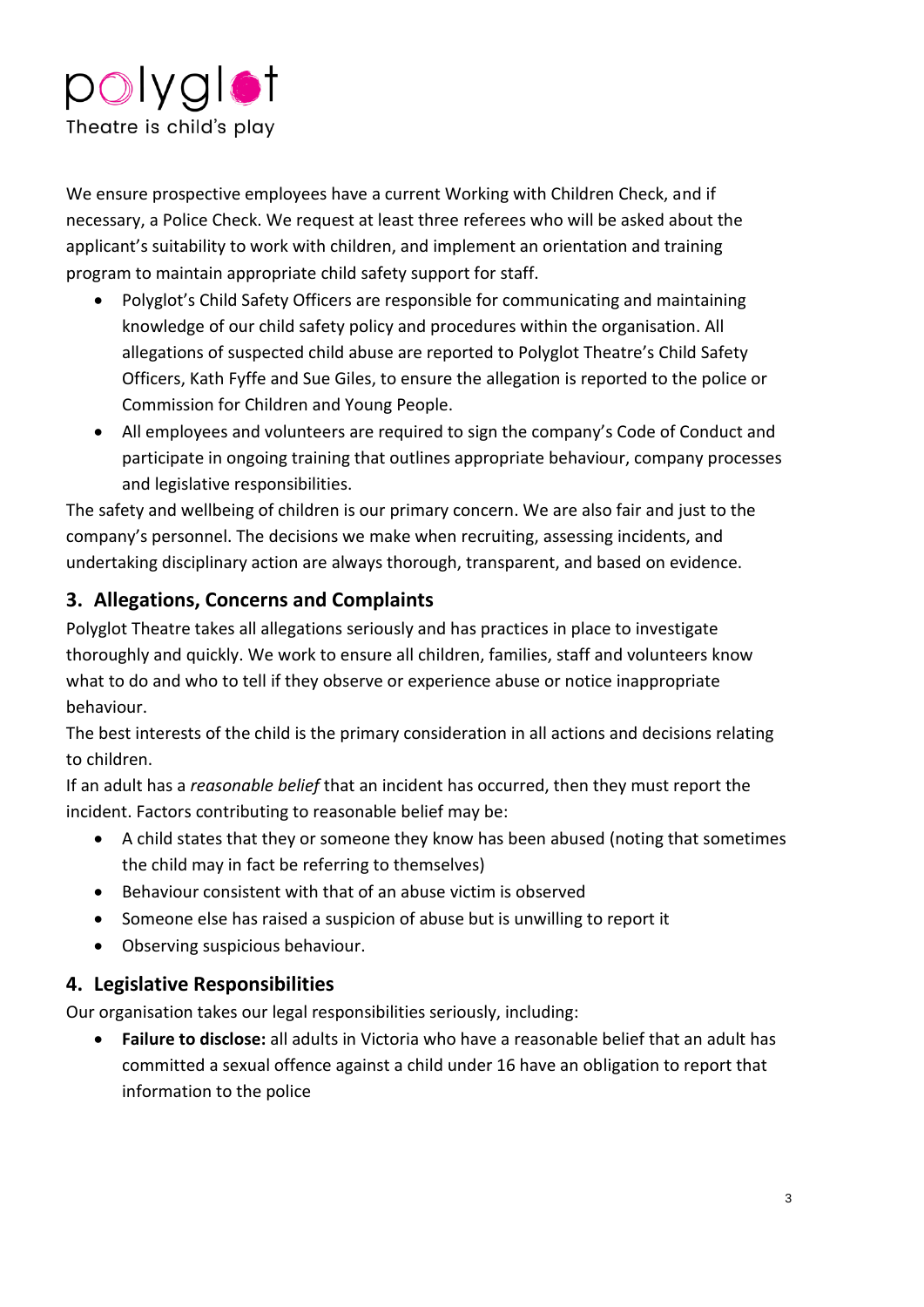

• **Failure to protect:** people of authority in our organisation who know of a substantial risk of child sexual abuse and have the power to reduce or remove the risk, have a responsibility to do so. Negligent failure to do so is an offence.

In addition to general occupational health and safety risks, Polyglot Theatre proactively takes steps to assess and minimise child abuse risks. Where possible, we do our best to work with local Aboriginal communities, culturally and/or linguistically diverse communities and people with disability when reviewing this policy every two years.

#### **5. Related documents**

[Workers,](#page-6-0) especially managers and supervisors, are encouraged to read this policy in conjunction with other relevant policies, procedures, documents and agreements of Polyglot Theatre, including, but not limited to:

- Complaint handling and investigation procedure: workplace discrimination, harassment, sexual harassment and bullying
- Code of Conduct: workplace discrimination, harassment, sexual harassment and bullying
- Parental leave policy
- Work health and safety policy
- Mission, vision and values statements
- Employment contract

#### **6. External resources**

- **Commission for Children and Young People** 
	- o Ph: 1300 78 29 78
	- o [https://ccyp.vic.gov.au](https://ccyp.vic.gov.au/)
	- o [childsafe@ccyp.vic.gov.au](mailto:childsafe@ccyp.vic.gov.au)

#### **7. Definitions**

<span id="page-3-1"></span><span id="page-3-0"></span>

| <b>TERM</b>              | <b>DEFINITION</b>                                                           |
|--------------------------|-----------------------------------------------------------------------------|
| Complaint                | A formal allegation against a party.                                        |
| <b>Complaints Person</b> | Complaints Persons are responsible for investigating all complaints of      |
|                          | workplace discrimination, harassment, sexual harassment, and bullying,      |
|                          | including by conducting interviews with workers and providing advice to the |
|                          | relevant leadership and management personnel on the outcome of the          |
|                          | complaint and any disciplinary measures in response to a complaint.         |
| Contact Person(s)        | Contact Persons are workers who have been trained to provide confidential   |
|                          | and impartial information and support to help workers make an informed      |
|                          | decision about how to try to resolve an issue.                              |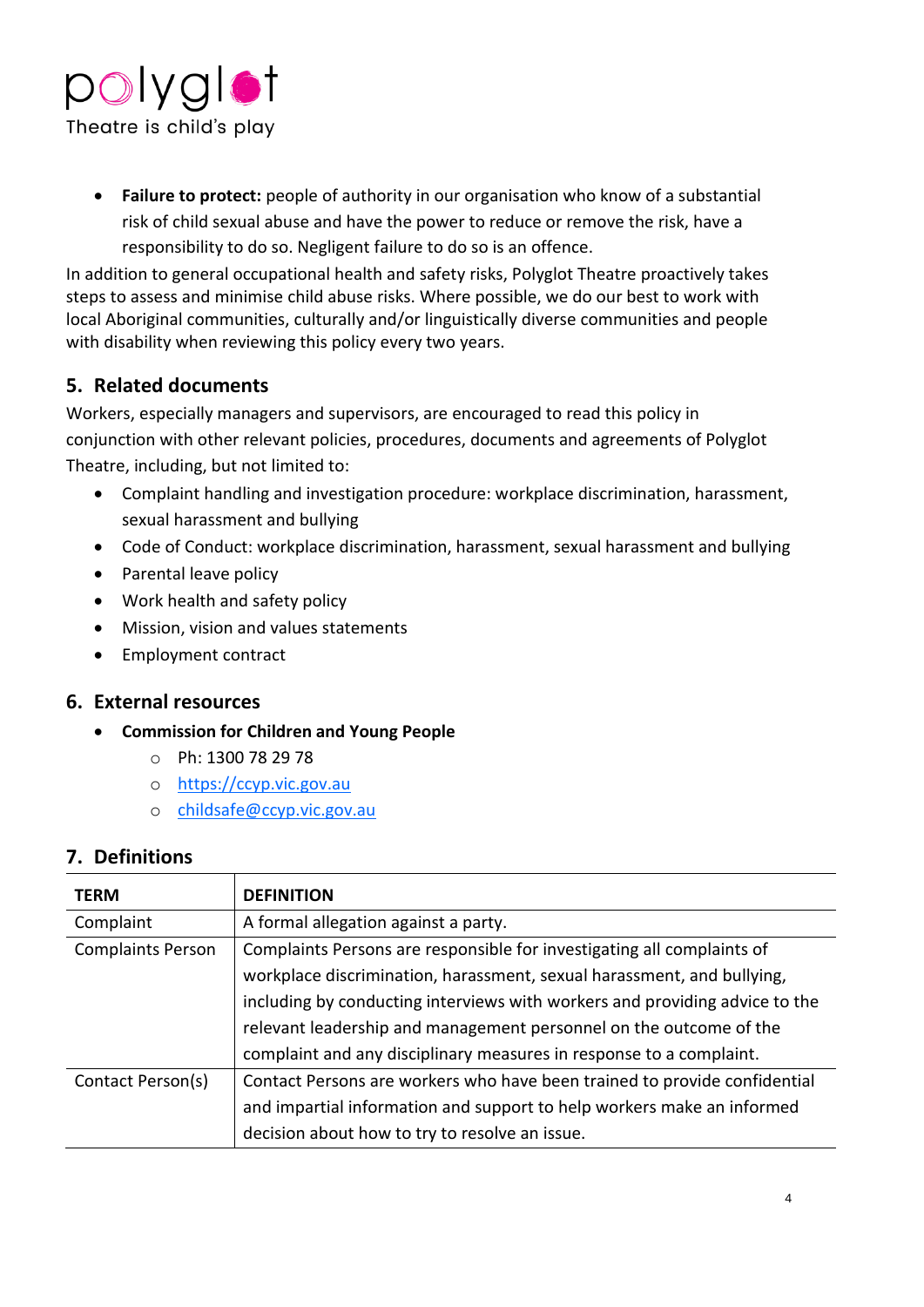

<span id="page-4-1"></span><span id="page-4-0"></span>

| Criminal offence | Any criminal act committed against another person including physical                |
|------------------|-------------------------------------------------------------------------------------|
|                  | assault, sexual assault, stalking, breach of an intervention order (or              |
|                  | equivalent) or cybercrime, which is where a carriage service is used to             |
|                  | menace, harass or cause offence. This can include conduct that occurs over          |
|                  | the phone, in text messages or online.                                              |
| Discrimination   | Discrimination is treating, or proposing to treat, someone unfavourably             |
|                  | because of a personal characteristic protected by law, such as sex, age, race       |
|                  | or disability. Protected personal characteristics under federal discrimination      |
|                  | law include, but are not limited to:                                                |
|                  | A disability, disease or injury, including work-related injury                      |
|                  | Parental status or status as a carer                                                |
|                  | Race, colour, descent, national origin or ethnic background                         |
|                  | Age                                                                                 |
|                  | Gender and gender identity                                                          |
|                  | Sexual orientation                                                                  |
|                  | Industrial activity<br>$\bullet$                                                    |
|                  | Religion<br>$\bullet$                                                               |
|                  | Pregnancy and breastfeeding<br>$\bullet$                                            |
|                  | <b>Marital status</b><br>$\bullet$                                                  |
|                  | Political opinion<br>$\bullet$                                                      |
|                  | Social origin<br>$\bullet$                                                          |
|                  | Medical records; or<br>$\bullet$                                                    |
|                  | Associating with someone who has, or is assumed to have, one of<br>$\bullet$        |
|                  | these characteristics, such as being the parent of a child with a                   |
|                  | disability.                                                                         |
| Harassment       | Harassment is unwelcome and unsolicited behaviour that a reasonable                 |
|                  | person would consider to be offensive, intimidating, humiliating or                 |
|                  | threatening. Harassment can be physical, spoken or written. It can include,         |
|                  | but is not limited to:                                                              |
|                  | Intimidation, verbal abuse, repeated threats or ridicule.<br>$\bullet$              |
|                  | Sending offensive messages by text, email or other means.                           |
|                  | Derogatory comments.                                                                |
|                  | Displaying offensive materials, pictures, comments or objects.<br>$\bullet$         |
|                  | Ridiculing someone because of their accent or English-speaking<br>$\bullet$         |
|                  | ability.                                                                            |
|                  | Telling offensive jokes or making practical jokes based on a protected<br>$\bullet$ |
|                  | characteristic.                                                                     |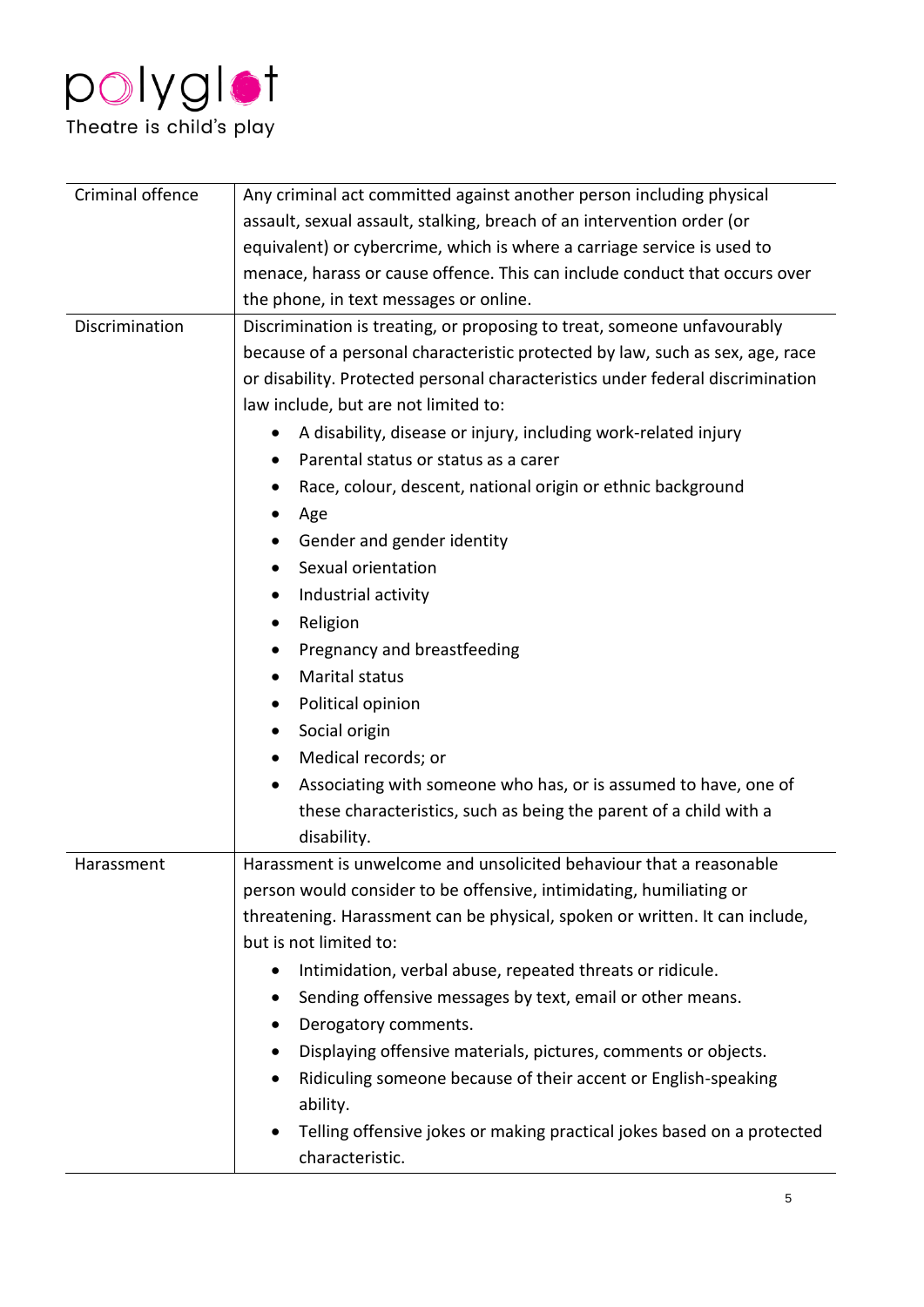

|                       | Belittling or teasing someone based on a protected characteristic.<br>$\bullet$     |
|-----------------------|-------------------------------------------------------------------------------------|
|                       | Isolating, segregating or humiliating someone based on a protected<br>$\bullet$     |
|                       | characteristic.                                                                     |
| Incident report       | An incident report is a record of essential information about the incident,         |
|                       | including:                                                                          |
|                       | Time, date, location of the alleged incident                                        |
|                       | Nature of the alleged incident<br>$\bullet$                                         |
|                       | The people involved<br>$\bullet$                                                    |
|                       | What action was taken to resolve the alleged incident<br>$\bullet$                  |
|                       | Why no further action was considered necessary; and<br>$\bullet$                    |
|                       | That the matter was not investigated and no findings were made in<br>$\bullet$      |
|                       | relation to the alleged conduct.                                                    |
| Privacy               | Privacy includes:                                                                   |
|                       | Information privacy, which involves the establishment of rules                      |
|                       | governing the collection and handling of personal data such as credit               |
|                       | information, and medical and government records. It is also known as                |
|                       | 'data protection'.                                                                  |
|                       | Bodily privacy, which concerns the protection of people's physical<br>$\bullet$     |
|                       | selves against invasive procedures such as genetic tests, drug testing              |
|                       | and cavity searches.                                                                |
|                       | Privacy of communication, which covers the security and privacy of                  |
|                       | mail, telephones, e-mail and all other forms of communication.                      |
|                       | Territorial privacy, which concerns the setting of limits on intrusion<br>$\bullet$ |
|                       | into the domestic and other environments such as the workplace or                   |
|                       | public space. This includes searches, video surveillance and ID checks.             |
| <b>Support Person</b> | A support person's role is to provide emotional support; they should not act        |
|                       | as an advocate or speak for the participant. A support person is required to        |
|                       | keep all details of the complaint and investigation confidential. They can be       |
|                       | another worker, a friend, family member of union representative.                    |
| Victimisation         | Victimisation is subjecting or threatening to subject someone to a detriment        |
|                       | because they have asserted their rights under equal opportunity law, made a         |
|                       | complaint, helped someone else make a complaint, or refused to do                   |
|                       | something because it would be discrimination, harassment, sexual                    |
|                       | harassment or bullying. It is also victimisation to threaten someone (such as       |
|                       | a witness) who may be involved in an investigation of a complaint.                  |